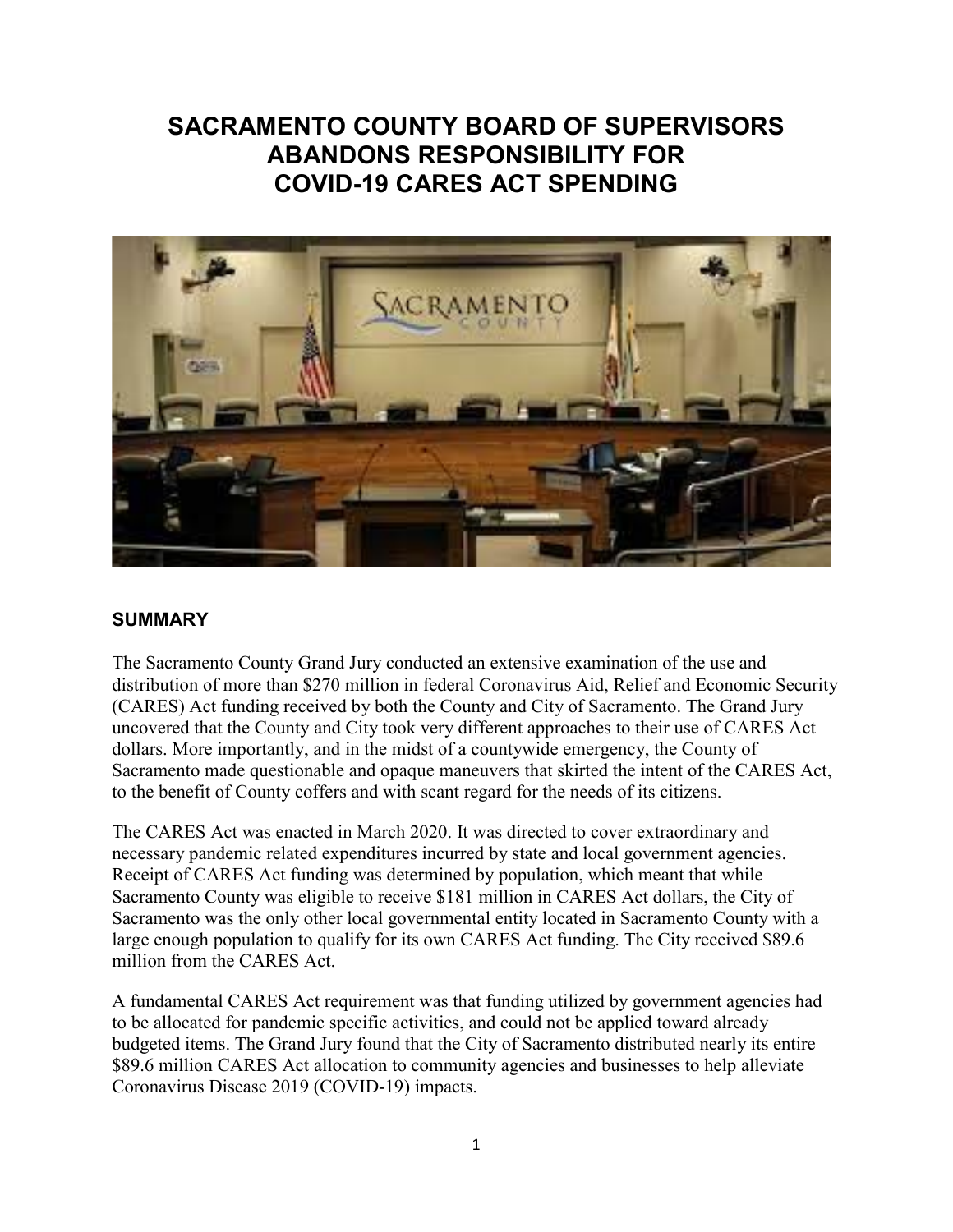In stark contrast, the Grand Jury investigation revealed that the County of Sacramento conducted no outreach, and made no CARES Act funding plan to support countywide COVID-19 relief activities. Instead, the County Chief Executive directed, and the Board of Supervisors approved, allocation of \$104 million of its \$181 million in CARES Act funding directly to the Sheriff's Office, transferring the same amount of Sheriff's Office funding back into the County's General Fund. While the CARES Act permitted its funding to support public safety, the County's maneuver was inconsistent with the widely publicized intent that CARES Act funds be directed to meet the community's challenges triggered by the COVID-19 pandemic.

The Grand Jury's comprehensive review of the County's budgeting process uncovered a failure to operate with transparency. The result of this failure undermined public confidence in government during a countywide emergency. The County Board of Supervisors failed to engage in governance and oversight at a critical moment.

The County Chief Executive had argued that the fund transfer to the Sheriff was entirely legal and made in anticipation of a pandemic-induced county revenue shortfall. However, neither the County Executive nor the Board presented any statutory or regulatory language, or a legal opinion, that would verify this assertion. At a minimum, the County Board of Supervisors, as elected representatives, had an obligation to timely notify its constituents of the fund allocation and transfer.

The Sacramento Grand Jury recommends that the Board of Supervisors appoint an independent panel to conduct an audit of the allocation and use of CARES Act funds and determine whether County actions were, in fact, in compliance with federal CARES Act requirements.

# **BACKGROUND**

Sacramento County received \$181 million in CARES Act funds. These funds were directed by Congress to cover extraordinary and necessary expenditures related to local, state/US Territory, or tribal government COVID-19 response activities. CARES Act funds were not allowed to be used to replace already budgeted activities. Further, these COVID-19 related expenditures were required to be incurred between March 1 and December 30, 2020.

Due to the pandemic crisis, the County estimated in April 2020 that it would receive approximately \$[1](#page-1-0)70 million less in revenue than expected for fiscal year<sup>1</sup> (FY) 2019-2020 and FY 2020-2021. On April 21, 2020, the Board of Supervisors authorized the County Executive, or his designee, to apply for, accept, and draw down all available loans, grants and other funding that might be available to the County to respond to the COVID-19 public health emergency.

The Board of Supervisors did not request, nor did it receive reports on the receipt, allocation or use of CARES Act funds until over three months later. On August 11, 2020, the County Executive reported to the Board that putting \$104 million of the \$181 million in CARES Act funds into the Sheriff's Office budget for existing County public safety employee salaries and benefits, as well as other existing service costs, was allowed by the Act. He provided further justification by explaining that moving already allocated General Fund dollars out of the

<span id="page-1-0"></span><sup>&</sup>lt;sup>1</sup> The Sacramento County's Fiscal Year runs from July 1 through June 30 of the following calendar year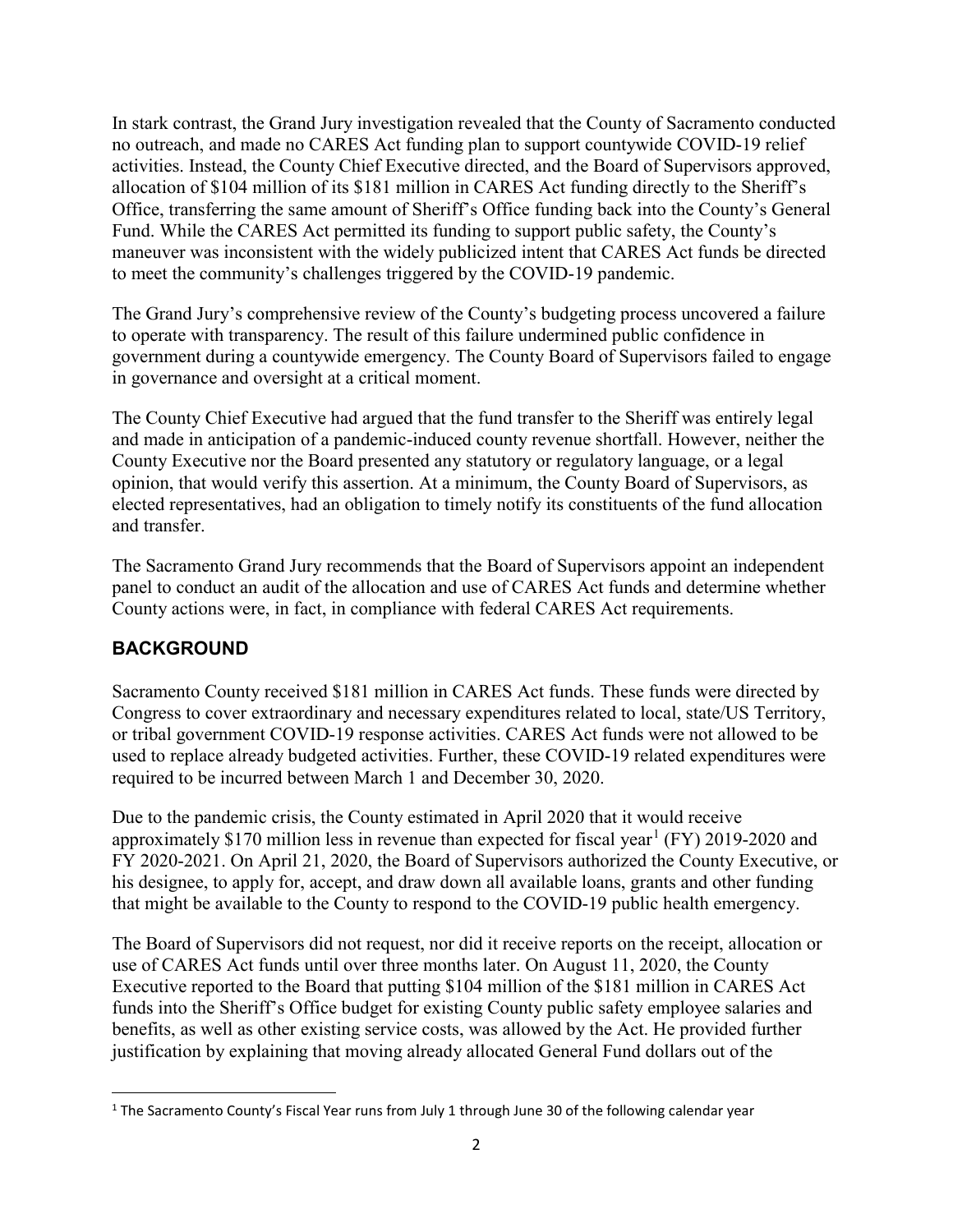Sheriff's budget back into the County General Fund would 1) help offset the anticipated \$170 million County revenue shortfall brought about by the COVID-19 pandemic, and 2) preserve those General Fund dollars that had no expiration date by putting CARES Act monies into use by the Sheriff, to be spent by the December 30, 2020 CARES Act deadline.

A citizen complaint about the County's conduct in its disposition of its CARES Act funds was submitted to the 2019-2020 Sacramento County Grand Jury. Due to the limited time remaining in the Jury's term, the complaint was forwarded to the 2021-2022 Grand Jury, which approved an investigation on March 18, 2021.

# **METHODOLOGY**

During its investigation, the grand jury conducted interviews and reviewed numerous documents, websites, and recordings including, but not limited to:

- Sacramento County Public Health Orders
- Sacramento City and County Public Health website
- Planning documents related to the COVID-19 and the CARES Act from the City and County
- Reports from City and County agencies related to COVID-19 status and responses
- Directives from the Sacramento County Board of Supervisors
- Directives from the Sacramento City Council
- Sacramento County Board of Supervisors meeting agenda packets, action summaries, and videos
- Sacramento City Council Agendas and Minutes
- Communications related to COVID-19 funding from both the County and City
- Announcements, agendas, and information from community workshops
- City and County Budget documents
- City and County documents related to reporting on COVID-19 response
- Citizen Complaint#19.20.48
- Federal CARES Act of 2020
- Department of the Treasury Coronavirus Relief Fund for States, Tribal Governments, and Certain Eligible Local Governments
- Department of the Treasury 31 CFR Part 35 RIN 1505–AC77, Coronavirus State and Local Fiscal Recovery Funds
- Budgetary and other documentation from the Sacramento County Sheriff's Department
- Interviews of several County officials
- California Health and Safety Code Sections 101040, 101085, 120175, and 120220

# **DISCUSSION**

To stem the economic fallout from the COVID-19 pandemic, Congress passed and the president signed the CARES Act of 2020 in March 2020. The CARES Act provided a total of \$150 billion in relief funding to states, local government and US Territories and tribal governments. These funds were directed to be used for COVID-19 related expenditures incurred between March 1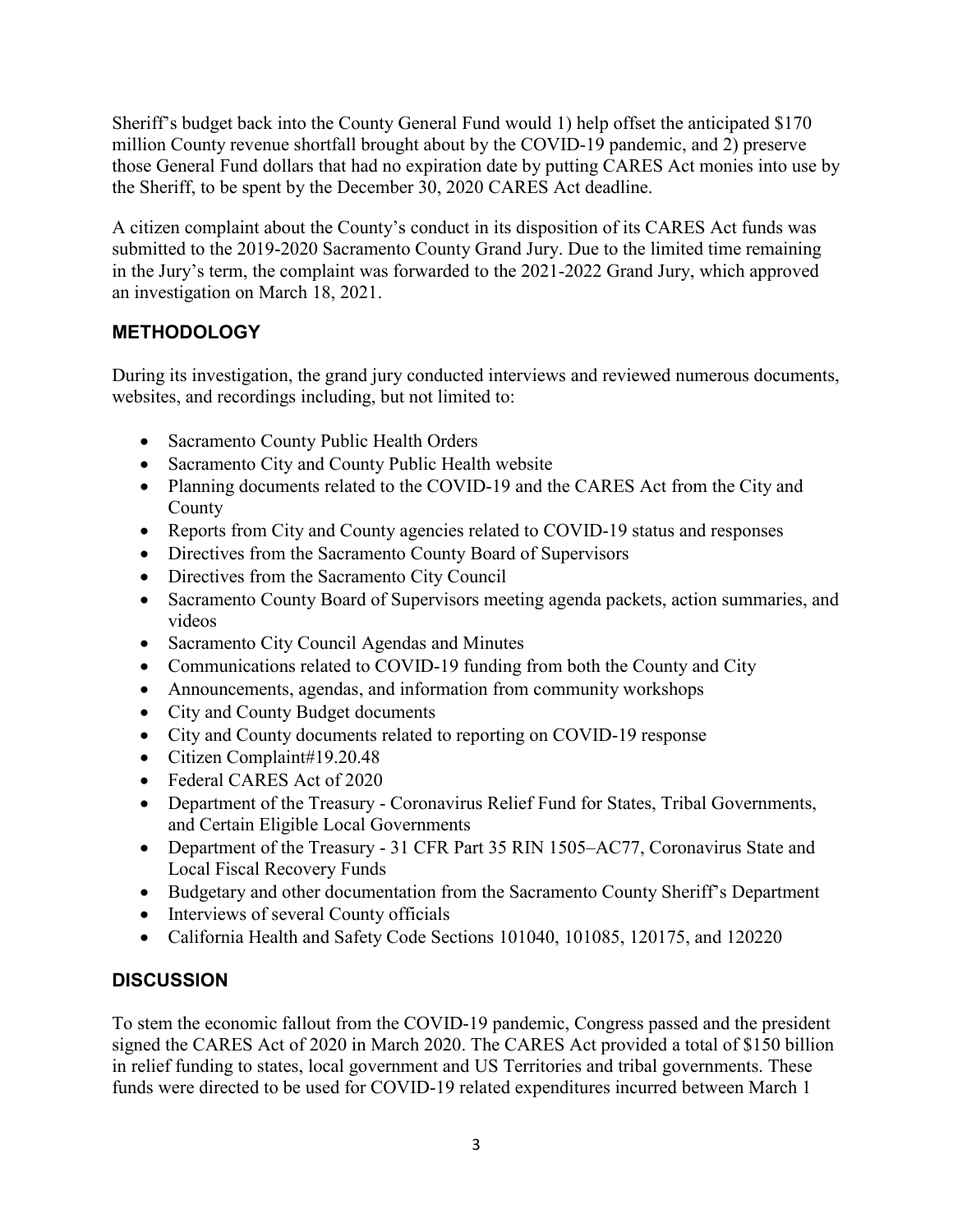and December 30, 2020. CARES Act funds were prohibited from use for already budgeted expenditures. Sacramento County received \$181 million in CARES Act funding.

On April 21, 2020, in preparation for receipt of CARES Act funds, the Board of Supervisors passed a resolution which authorized:

*The County Executive, or his designee, to apply for, accept, and draw down loans, advances, grants or other funding that may be available to the County to respond to the COVID-19 public health emergency and that the County Executive determines it is in the best interests of the county to accept; and* 

*That the Board grants the County Executive, or his designee, retroactive authority to apply for and accept funds due to the nature of the emergency and the changing guidance from the federal and state government regarding application criteria and timelines.*

Despite the ongoing public health emergency and a 2020 summer surge, the Board showed little interest in the allocation and utilization of the CARES Act funds received by the County. In fact, the Board waited more than three months to receive a CARES Act revenue and expenditure report from the County Executive. It was August 11, 2020, when the County Executive finally provided an outline identifying "key goals" explaining how CARES Act eligible expenditures were approved by him:

- 1. Address critical public health needs to contain the spread of COVID-19;
- 2. Avoid potentially massive budget cuts to critical County programs, including public health, mental health, alcohol and drug, public safety, child protective services, homeless services, parks and other programs; and
- 3. Fully comply with federal law and guidance on the use of CARES Act funds, such as the prohibition on backfilling revenue losses, the requirement that the use of funds be subject to the Single Audit Act, the prohibition on using CARES Act funds to match other federal funds and the general requirement that the funds be used to cover COVID-19 related expenses.

The County Executive reported structuring use of the \$181 million of CARES Act funding over a two-year period, \$147.97 million for FY 2019-2020, and \$33.1 million in FY 2020-21.

Table 1 on the following page shows County expenditures for FY 2019-2020 listed in the reporting categories as required by the federal government: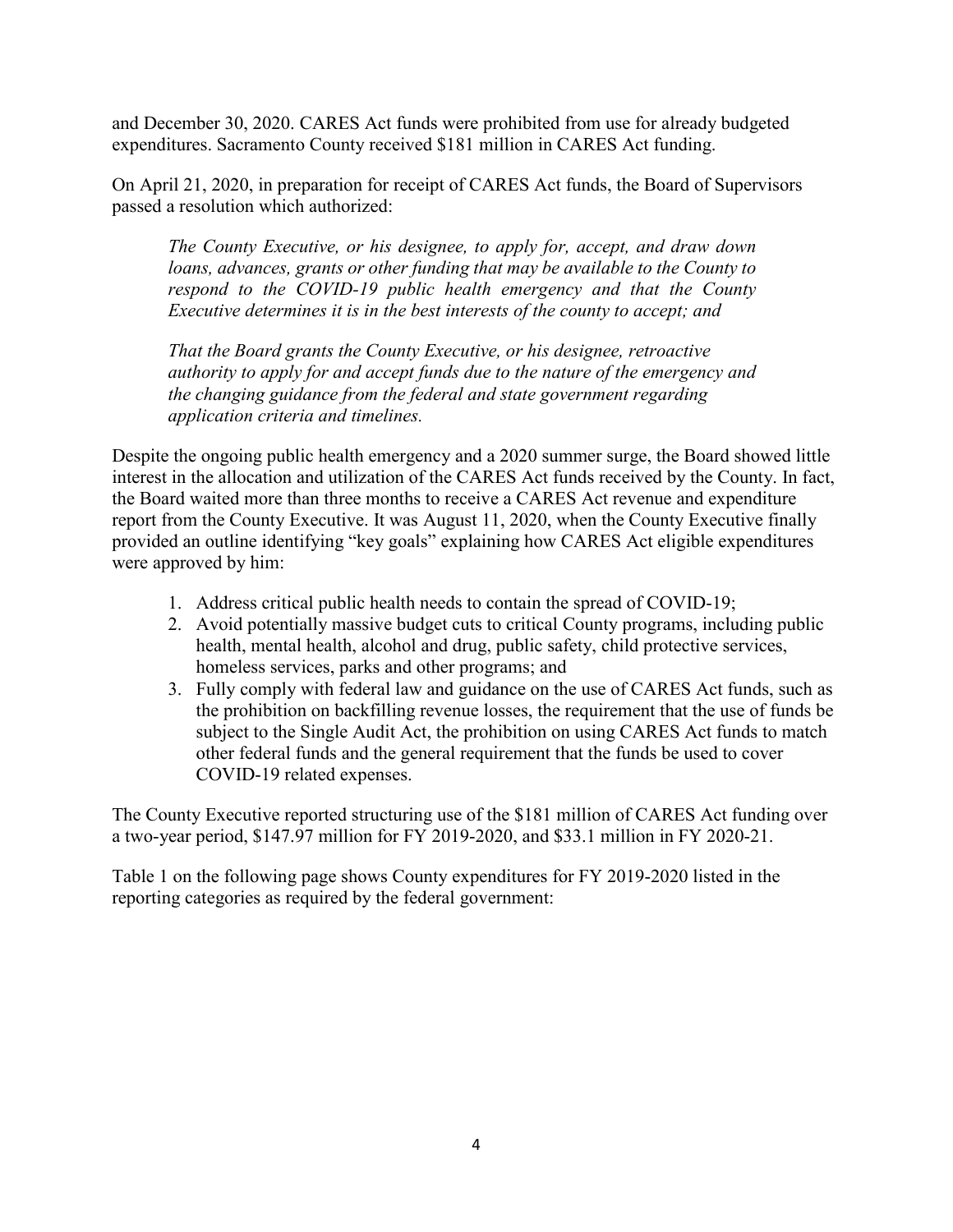| Category of Spending for FY2019-2020                                      | Amount           |
|---------------------------------------------------------------------------|------------------|
| Transferred to other governments                                          | \$0.00           |
| Payroll for public health and safety employees                            | \$132,857,301.43 |
| Budgeted personnel and services diverted to a substantially different use | \$4,465,562.87   |
| Improvements to telework capabilities of public employees                 | \$67,701.36      |
| <b>Medical expenses</b>                                                   | \$4,056,586.22   |
| Public health expenses                                                    | \$217,623.57     |
| Distance learning                                                         | \$0.00           |
| Economic support                                                          | \$7,127.00       |
| Expenses associated with the issuance of tax anticipation notes           | \$0.00           |
| All items not listed above                                                | \$6,296,050.20   |
| Total                                                                     | \$147,967,952.65 |

#### **Table 1: Sacramento County Spending**

*Source: August 11, 2020 County Executive Report to Sacramento County Board of Supervisors; "Status of Coronavirus Relief Fund Revenue Received by Sacramento County"* 

The Sacramento County Grand Jury, during its investigation, took specific note of the actual reported spending of \$132.86 million for "payroll for public health and safety employees." The Sheriff's Department received \$104.2 million (78%) of that \$132.86 million. On its face, this CARES Act allocation to the Sheriff to fund "public safety" payroll was permitted under federal guidelines. But the Grand Jury found that these CARES Act funded "public safety" employees simply continued performing the same duties as they had prior to the start of the COVID-19 pandemic. The CARES Act prohibited use of its funds for already budgeted staffing activities.

Further, the Grand Jury found a notable disconnect between the Sheriff's receipt of a majority of the County's CARES Act funds for public safety purposes, and the Sheriff's flat refusal to publicly enforce the Governor and County's Public Health stay-at-home and masking orders issued to prevent the community spread of COVID-19.

During this August 11<sup>th</sup> Board meeting, the County Executive and Chief Financial Officer (CFO) explained the Sheriff's disproportionate allocation by stating that while other County departments could have used the CARES Act money, the County Executive and CFO were concerned that spending the entire CARES Act allocation could not be accomplished by the initial federal deadline of December 30, 2020. Unspent funds would then revert back to the federal government.

The County Executive and CEO asserted that since there was no deadline on use of County General Fund dollars, switching the Sheriff's County General Fund allocation with CARES Act funds would guarantee that the entire \$181 million of CARES Act funding (\$147.97 million FY 2019-2020/\$33.1 million FY 2020-2021) would be retained by the County.

Switching County General Fund dollars with CARES Act funds may have provided the County with flexibility to maximize all the available federal and state funds that carry spending deadlines. However, the Grand Jury found that this maneuver had adverse consequences to the local community at a critical time in County history.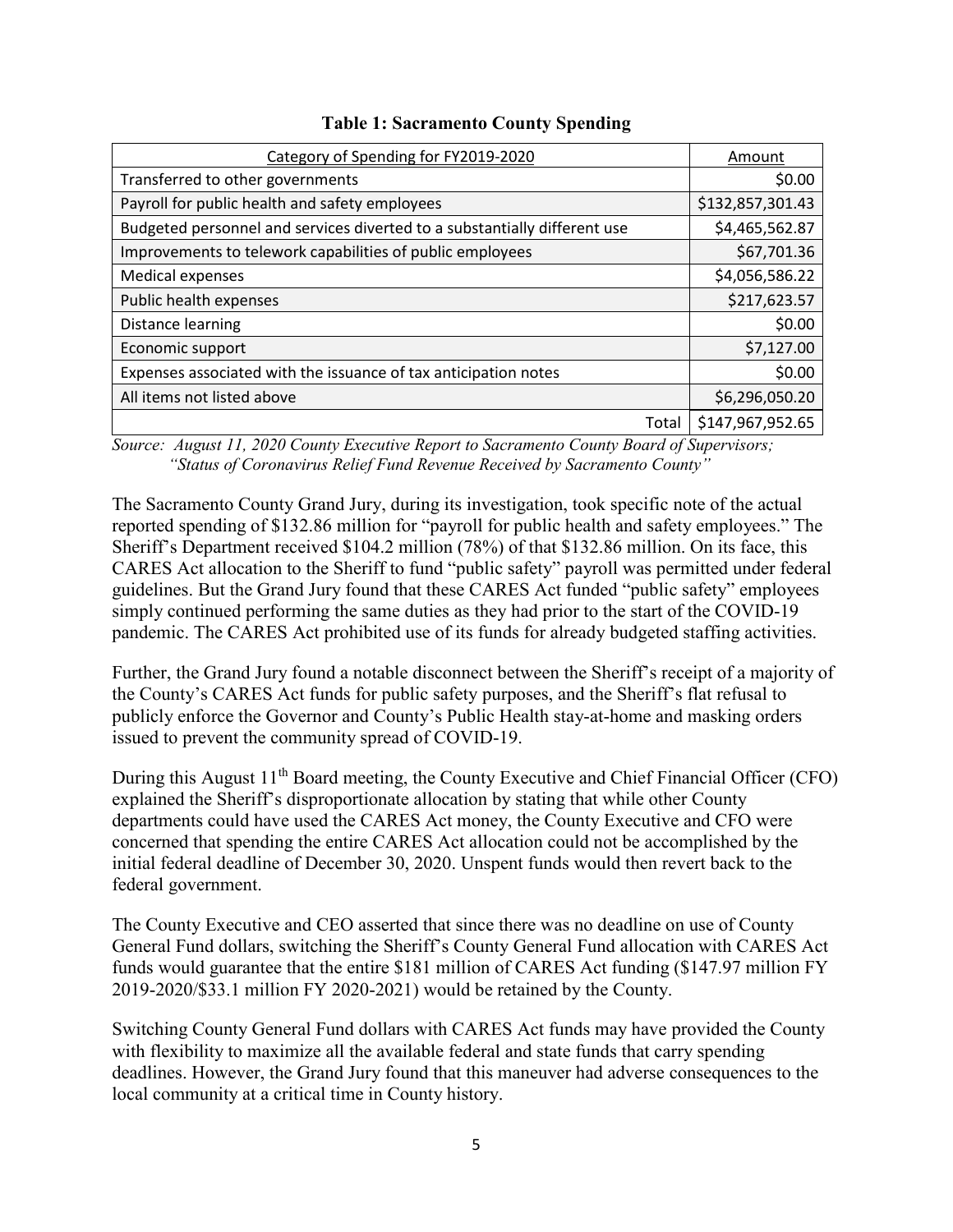Most important to County residents, the lack of governance and oversight by the Board of Supervisors allowed the County Executive to violate the first goal of the County's stated criteria for use of CARES Act funds: to "address critical public health needs to contain the spread of COVID-19." While the entire County was immersed in the largest public emergency in memory, the Board of Supervisors failed to oversee the activities of the County Executive, and to provide regular, comprehensive public discussion of County emergency activities and use of CARES Act funding.

As shown in Figures 1 and 2, the City of Sacramento and the City Council, acted in marked contrast with the County. The City made its first CARES Act funding decision using a Request for Proposal (RFP) process to allocate \$1 million in discretionary General Fund money mostly to the city's smaller businesses, including restaurants. The City Council also made an early decision to distribute a significant amount of its \$89.6 million in CARES Act funding to the city community, retaining a small amount for internal City operations. The City's allocation of CARES Act funding is presented in Figure 3.

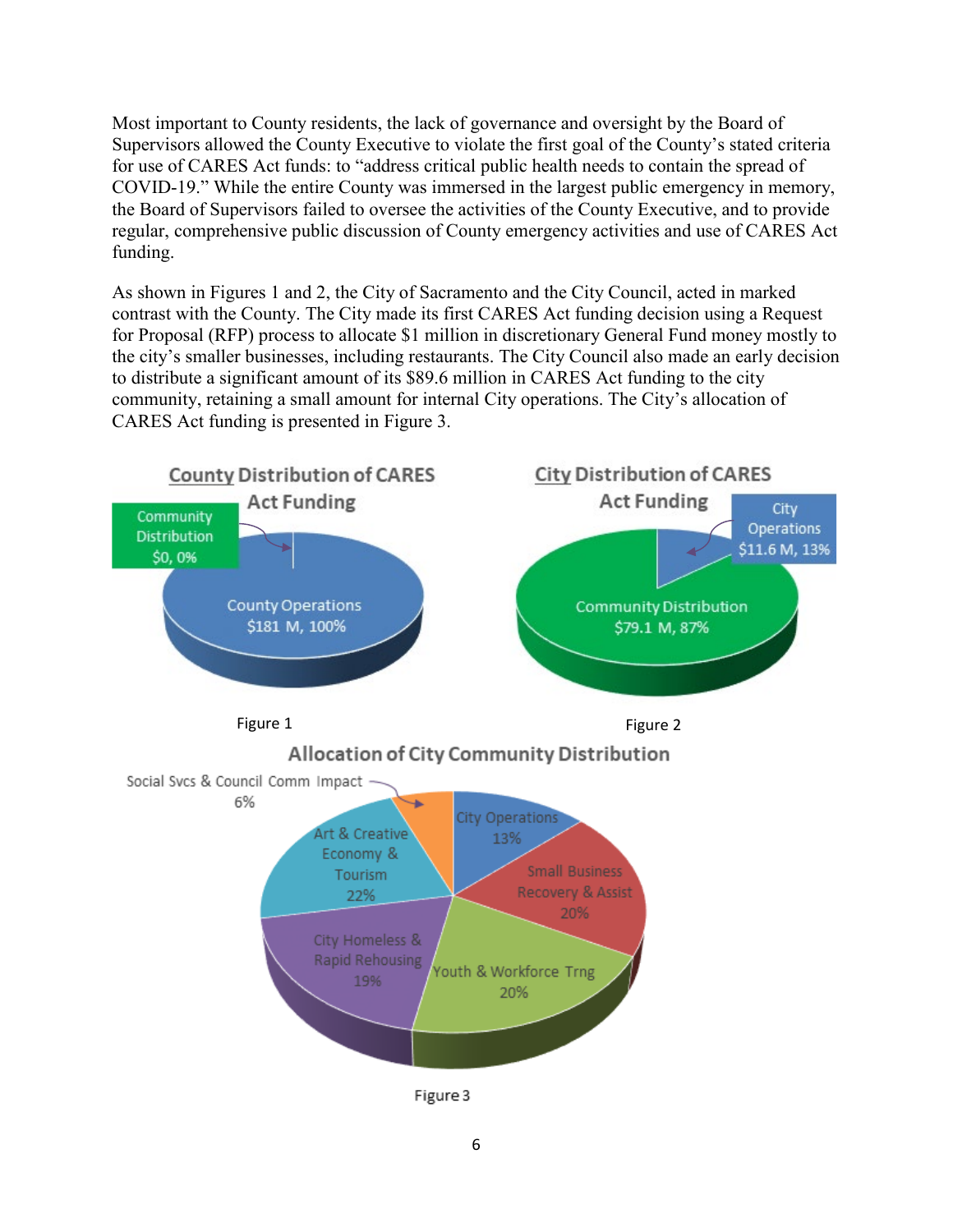For its part, the County Executive did name an advisory committee of County agency heads to receive CARES Act funding requests from County departments and recommend allocation proposals to the County Executive for final action. However, scant information was provided regarding the request and approval process. No reports of funding requests or approvals were made to the Board between April 21, 2020 and August 11, 2020. As further evidence of its fractured response to the pandemic, the County Executive provided little guidance within County government regarding COVID-19 response and mitigation, resulting in an ad hoc set of County department COVID-19 related actions. The County Executive was placed on administrative leave and subsequently resigned his position effective February 2021.

### **FINDINGS**

- **F1.** The Sacramento County Board of Supervisors abdicated its responsibility to determine community needs and to provide oversight in the development and implementation of the County COVID-19 response.
- **F2.** The Sacramento County Board of Supervisors used the vast majority of the CARES Act funding it received to augment the county budget and support county operations while providing minimal support to the Sacramento County Health Department or other County agencies to address community needs resulting from the COVID-19 pandemic, neglecting its public support responsibility.
- **F3.** The vast majority of the Sacramento County CARES Act dollars were used to fund County operations. No funds were distributed to the cities within the County to assist their effort to directly address the COVID-19 pandemic.
- **F4.** Each department within the Sacramento County Administration had to create its own action plan to address the COVID-19 pandemic because there was no overarching County Plan nor was specific direction provided from the County Executive regarding these action plans.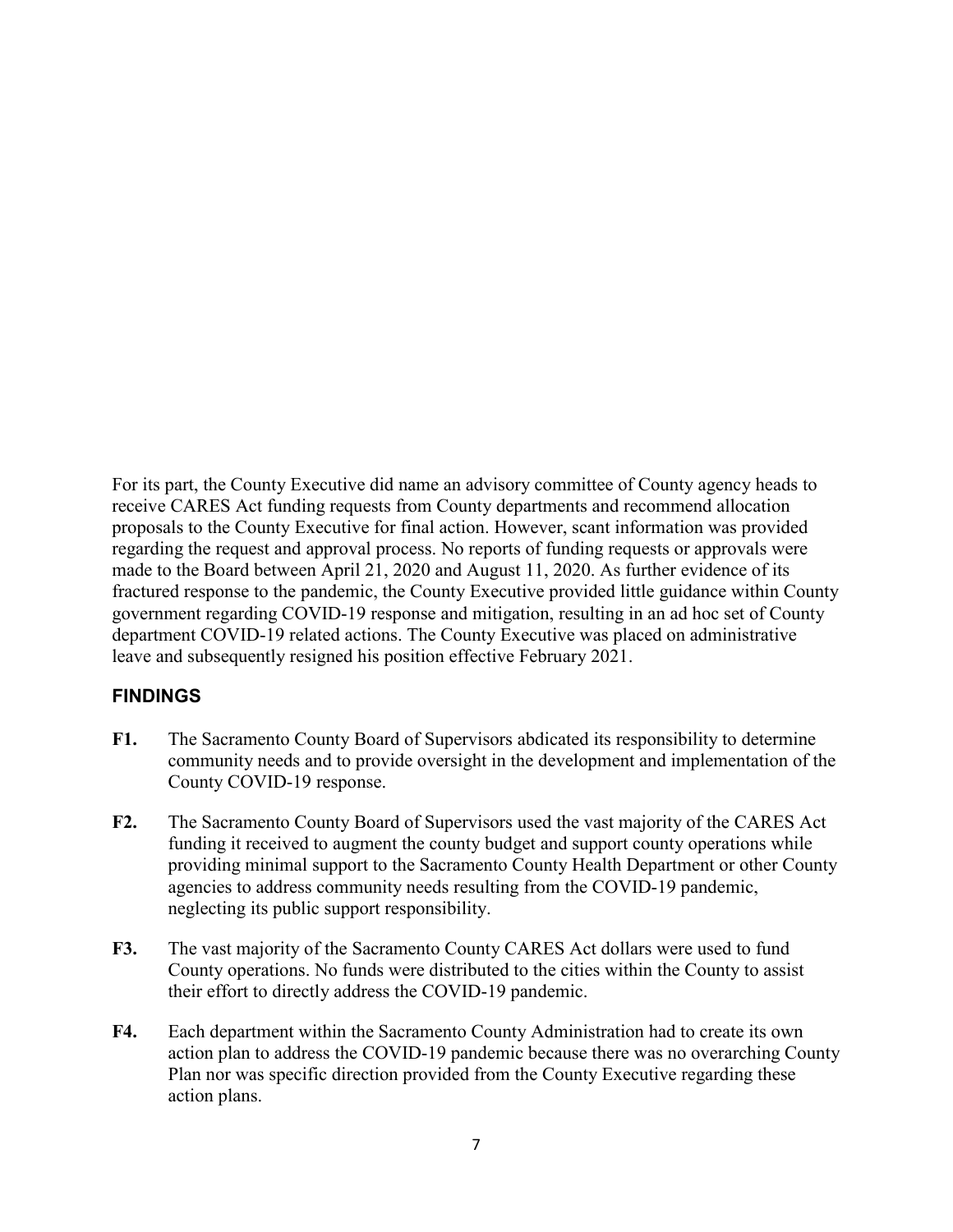- **F5.** The Sheriff's Department final FY 2019-2020 budget was not increased due to the use of CARES Act funding of \$104.2 million. At year-end closing, Sacramento County provided the Sheriff's Department with \$104.2 million of CARES Act funds, and removed an equivalent amount of General Funds from the Sheriff's Department. The Sheriff used these CARES Act funds for standard non-COVID-19 operations. The Grand Jury was unable to determine if the switching of funds was in compliance with federal CARES Act requirements.
- **F6.** Sacramento County's allocation of the majority of CARES Act funds to the Sheriff's Department achieved several benefits. It ensured there was no loss of CARES Act funds, provided the County with greater financial flexibility in funding services, and addressed the COVID-19 emergency. The Grand Jury was unable to determine if the switching of funds was in compliance with federal CARES Act requirements.
- **F7.** The County Executive's decision to allocate 70% of Sacramento County's FY2019/2020 CARES Act expenditures to the Sheriff's Department ignored many of the critical public health needs to contain the spread of COVID-19. The Grand Jury was unable to determine if this action was in compliance with federal CARES Act requirements.
- **F8.** While the Sheriff's Department conducted COVID-19 mitigation efforts within detention facilities, it expressly chose not to enforce the Governor's active emergency orders related to minimizing the spread of COVID-19 among the general public. The Grand Jury was unable to determine if the lack of enforcement of the Governor's emergency orders while using CARES Act funding was in compliance with federal CARES Act requirements.
- **F9.** The CARES Act prohibited use of its funds for already budgeted staffing activities. But these CARES Act funded "public safety" employees simply continued to perform their same duties as they had prior to the start of the COVID-19 pandemic. The Grand Jury was unable to determine if this action was in compliance with federal CARES Act requirements.
- F10. The Board of Supervisors, the County Executive, and the Sheriff's Department were not transparent in the use of the CARES Act funds. There was no written notice provided in the Board meeting agenda nor explanation within the Board Packet meeting materials regarding the replacement of allocated Sheriff's Department General Funds with CARES Act funds.
- **F11.** The lack of governance and oversight by the Board of Supervisors allowed the County Executive to violate the first goal of the County's stated criteria for use of CARES Act funds.
- **F12.** The City of Sacramento used a significant majority of its federal CARES Act funding to mitigate the impact of the COVID-19 pandemic on the local community.
- **F13.** The City of Sacramento actively solicited community input on the allocation of CARES Act funding from local community.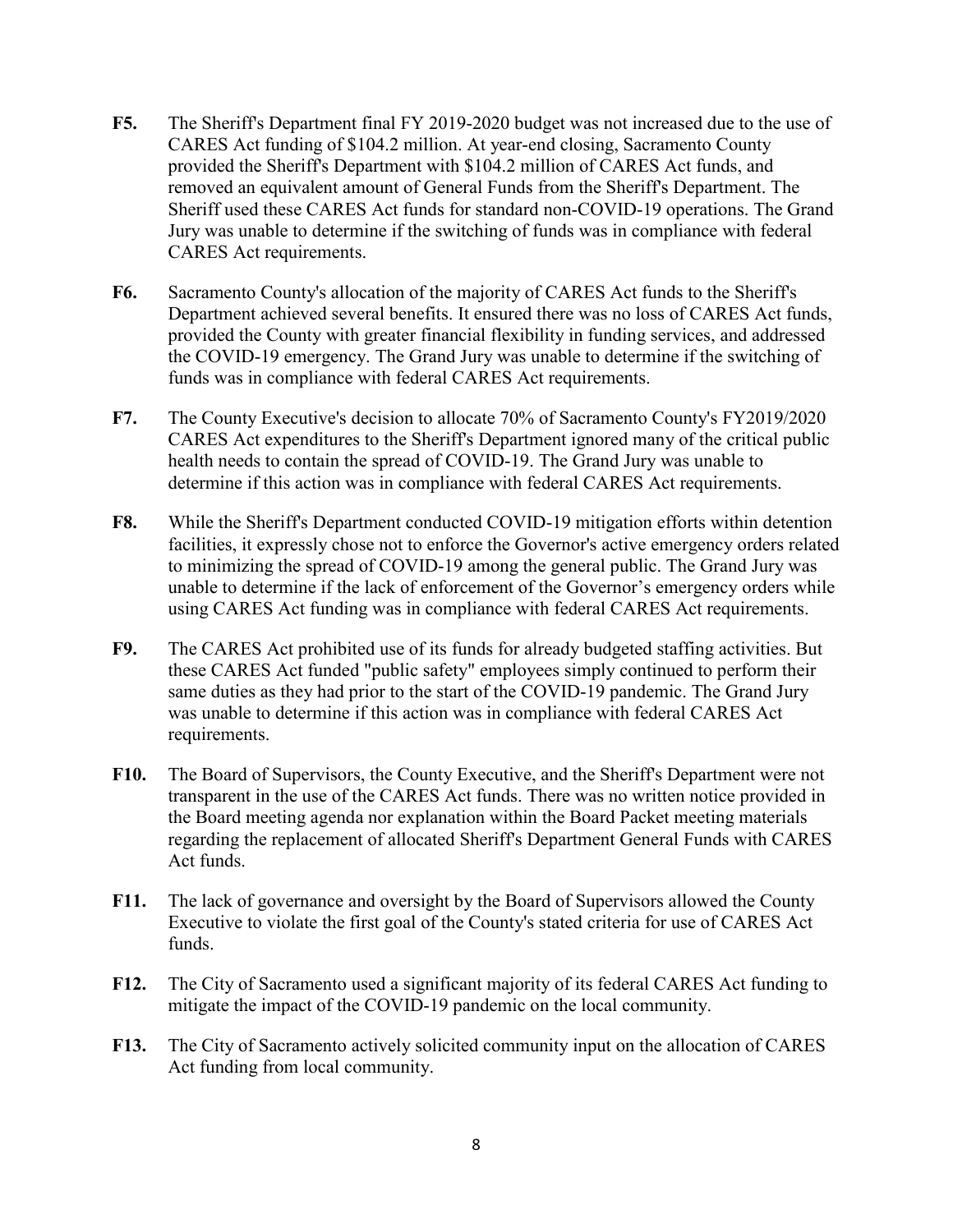**F14.** The Sacramento City Council actively engaged in the planning and oversight of CARES Act funding and determined five categories of funding included in the City's "COVID-19 Response: CARES Act Investments."

# **RECOMMENDATIONS**

- **R1.** The Board of Supervisors should appoint an independent panel by June 2022 to conduct an audit to determine whether County actions were, in fact, in compliance with federal CARES Act requirements.
- **R2.** The Sacramento Board of Supervisors, the County Executive, and the Sheriff's Department should each adopt a transparent and properly noticed budget allocation and approval process to be used upon receipt by the County for all funding sources, including surplus dollars. This process should include adequate notice, extensive engagement with county residents, and utilize detailed public notices, media briefings, stakeholder workshops and appropriate social media outreach. This recommendation should be in place by December 2022.
- **R3.** The County Board of Supervisors should engage in an active process to identify and address community needs and develop a plan to deliver appropriate funding and services to the community outside of County operations. A policy should be developed and approved to ensure community input in the use of supplemental emergency funding by December 2022.
- **R4.** A policy should be developed by the County Board of Supervisors directing the County Executive to provide clear and specific direction and oversight to county operations to ensure that the Board's plans and strategic directions in response to community emergencies are properly carried out. This policy should be developed and approved by December 2022.
- **R5.** A policy should be developed by County Board of Supervisors to require that the County Executive provide monthly updates on the use of special funding. This policy should be developed and approved by December 2022.

### **REQUIRED RESPONSES**

Pursuant to Penal Code sections 933 and 933.05, the grand jury requests responses as follows:

From the following elected county officials within 60 days:

- Don Nottoli, Chair Sacramento County Board of Supervisors 700 H Street, Suite 2450 Sacramento, CA 95814
- Scott Jones, County Sheriff Sacramento County Sheriff's Department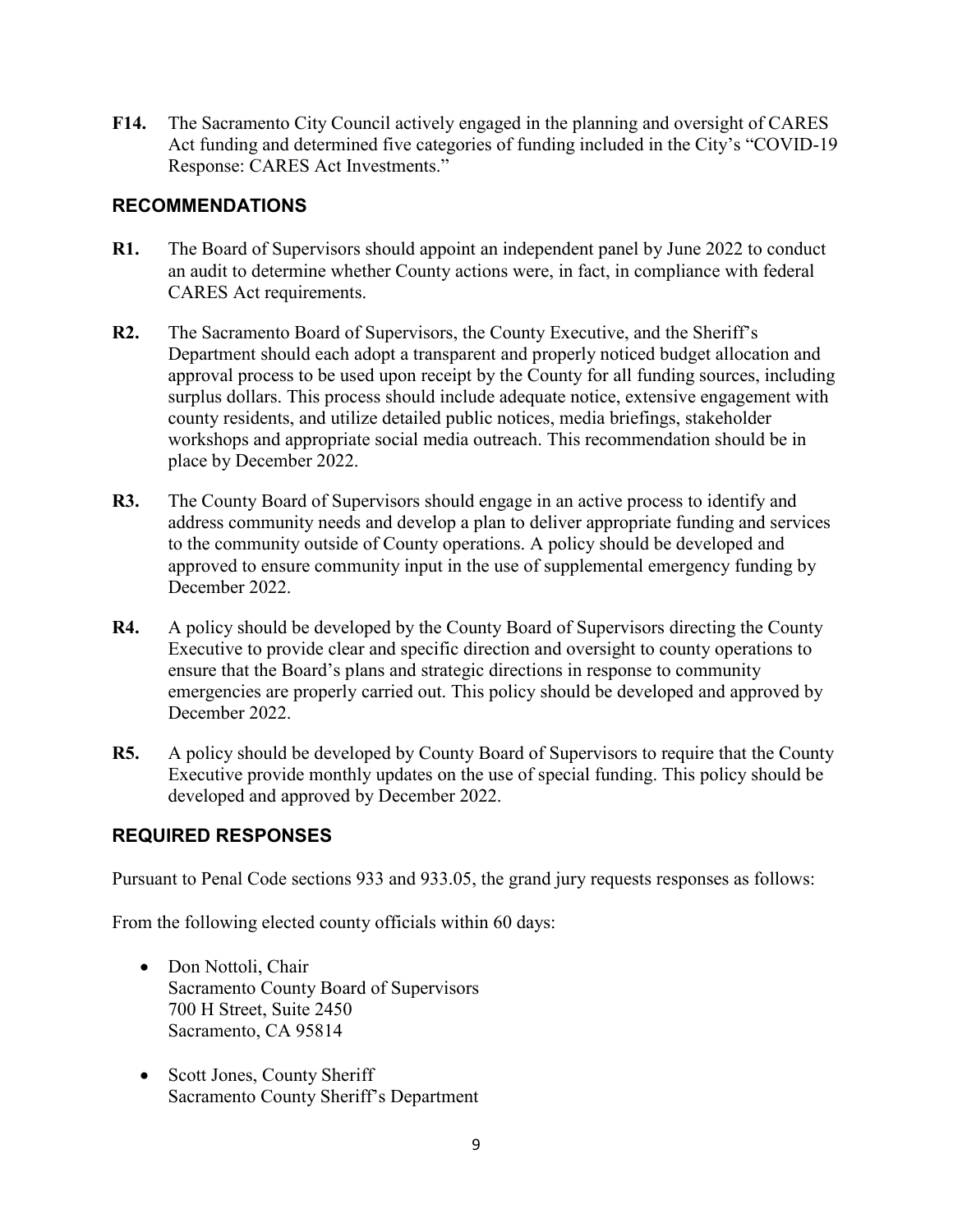4500 Orange Grove Avenue Sacramento, CA 95841

Mail or deliver a hard copy response to:

• Hon. Michael Bowman Presiding Judge Sacramento County Superior Court 720 9th St. Sacramento. CA 95814

Please email a copy of this response to:

• Ginger Durham Jury Commissioner [DurhamG@saccourt.ca.gov](mailto:DurhamG@saccourt.ca.gov)

> Erendira Tapia-Bouthillier Grand Jury [TapiaE@saccourt.ca.gov](mailto:TapiaE@saccourt.ca.gov)

### **INVITED RESPONSES**

- Rich Desmond, Vice Chair Sacramento County Board of Supervisors 700 H Street, Suite 2450 Sacramento, CA 95814
- Phil Serna, Supervisor Sacramento County Board of Supervisors 700 H Street, Suite 2450 Sacramento, CA 95814
- Patrick Kennedy, Supervisor Sacramento County Board of Supervisors 700 H Street, Suite 2450 Sacramento, CA 95814
- Sue Frost, Supervisor Sacramento County Board of Supervisors 700 H Street, Suite 2450 Sacramento, CA 95814
- Ann Edwards, County Executive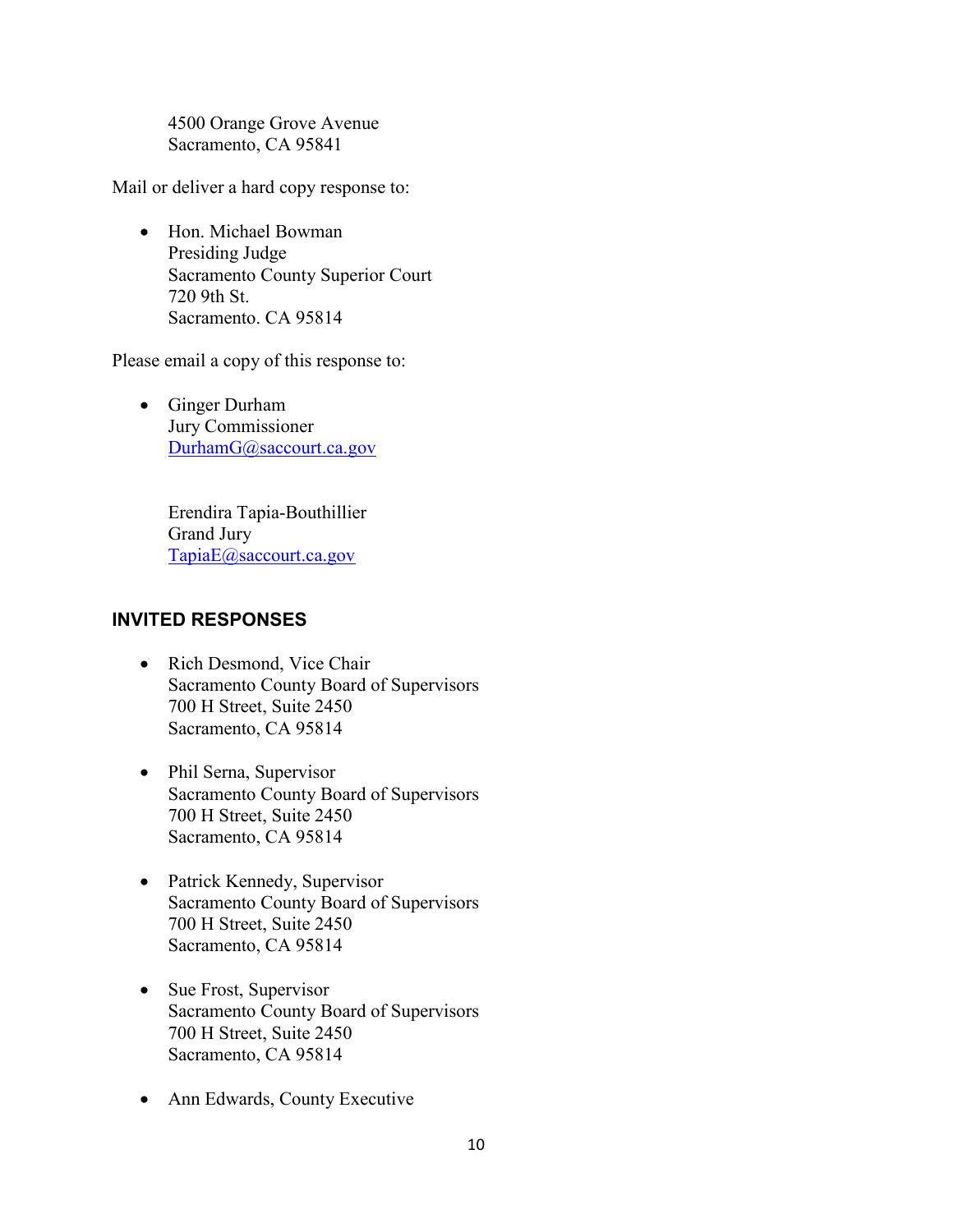Sacramento County 700 H Street, Room 7650 Sacramento, CA 95814

- Darrell Steinberg, Mayor City of Sacramento 915 I St.,  $5^{th}$  Floor Sacramento, CA 95814
- Howard Chan, City Manager City of Sacramento 915 I Street Sacramento, CA 95814
- Porsche Middleton, Mayor City of Citrus Heights 6237 Fountain Square Dr. Citrus Heights, CA 95621
- Christopher W. Boyd, City Manager City of Citrus Heights 6360 Fountain Square Drive Citrus Heights, CA 95621
- Bobbie Singh-Allen, Mayor City of Elk Grove 8401 Laguna Palms Way Elk Grove, CA 95758
- Jason Behrmann, City Manager City of Elk Grove 8401 Laguna Palms Way Elk Grove, CA 95758
- Kerri Howell, Mayor City of Folsom 50 Natoma St. Folsom, CA 95630
- Elaine Andersen, City Manager City of Folsom 50 Natoma St. Folsom, CA 95630
- Shawn Farmer, Mayor City of Galt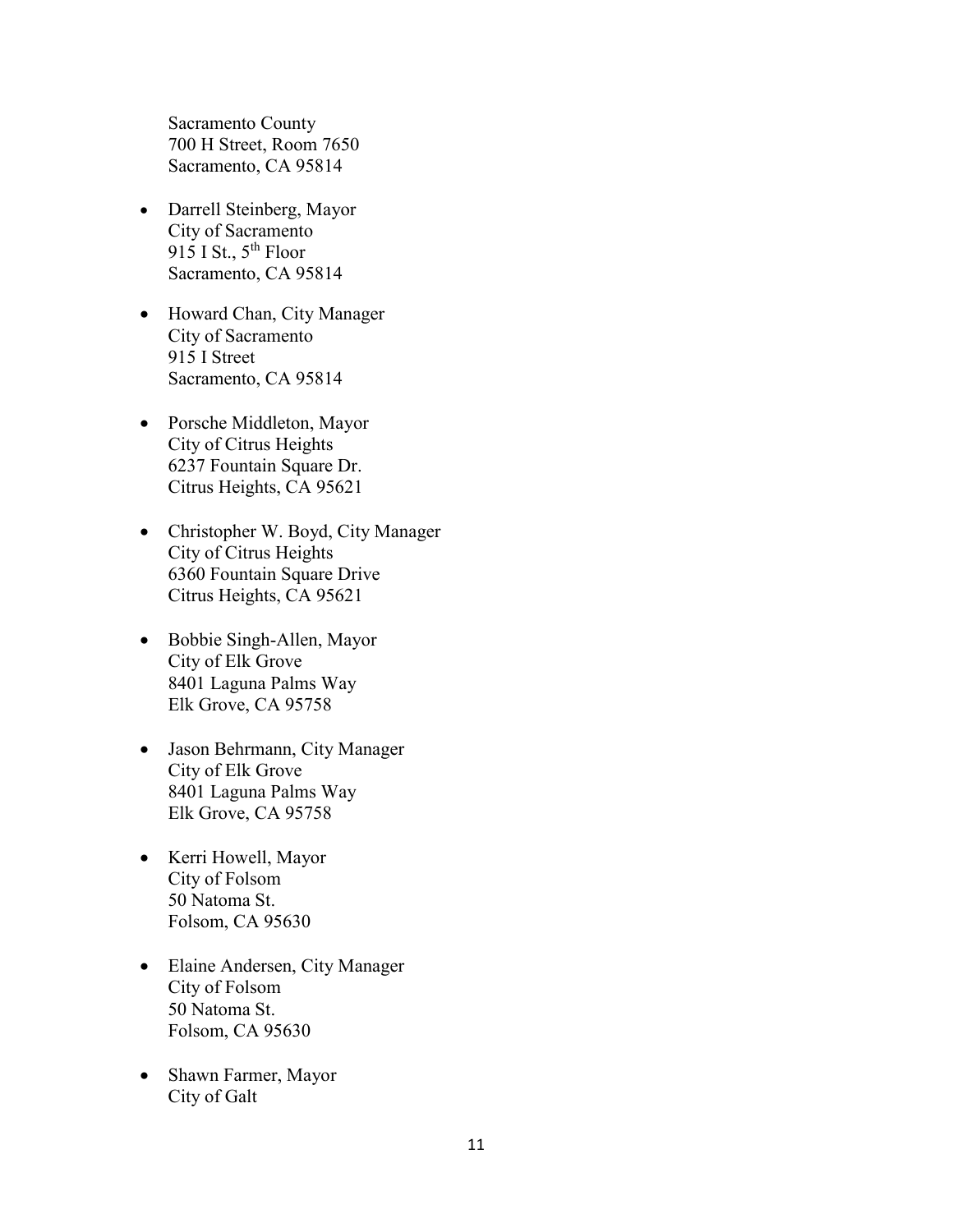380 Civic Drive Galt, CA 95632

- Lorenzo Hines Jr., City Manager City of Galt 380 Civic Drive Galt, CA 95632
- Eric Pene, Mayor City of Isleton P.O. Box 716 Isleton, CA 95641
- Charles Bergson, City Manager City of Isleton P.O. Box 716 Isleton, CA 95641
- Garrett Gatewood, Mayor City of Rancho Cordova 2729 Prospect Park Drive Rancho Cordova CA 95670
- Cyrus Abhar, City Manager City of Rancho Cordova 2729 Prospect Park Drive Rancho Cordova CA 95670

Mail or deliver a hard copy response to:

Hon. Michael Bowman Presiding Judge Sacramento County Superior Court 720 9th St. Sacramento. CA 95814

Please email a copy of this response to:

- Ginger Durham Jury Commissioner [DurhamG@saccourt.ca.gov](mailto:DurhamG@saccourt.ca.gov)
- Erendira Tapia-Bouthillier Grand Jury [TapiaE@saccourt.ca.gov](mailto:TapiaE@saccourt.ca.gov)